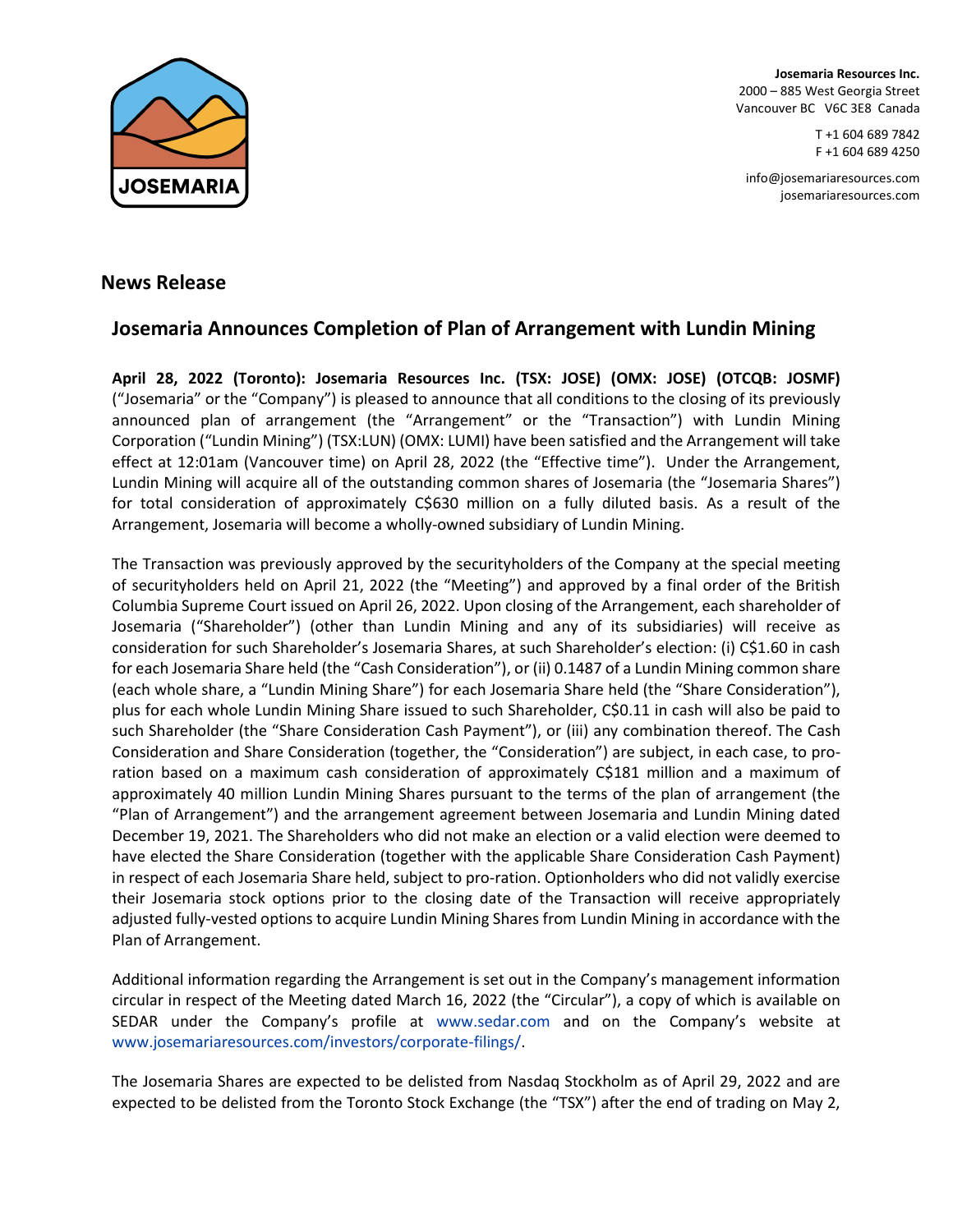2022. An application will also be made for the Company to cease to be a reporting issuer in the applicable jurisdictions.

## **ABOUT JOSEMARIA**

Josemaria Resources Inc. is a natural resources company focused on developing its advanced stage, 100% owned Josemaria Copper-Gold Project in the San Juan Province of Argentina. The Company is a reporting issuer in all Provinces and its corporate head office is in Vancouver, BC. The Company's shares are listed on the TSX and on Nasdaq Stockholm under the symbol "JOSE", and trade on the OTCQB under the symbol "JOSMF".

# **ADDITIONAL INFORMATION**

The information was submitted for publication, through the agency of the contact person set out below, on April 28, 2022 at 00:30 EDT.

On behalf of the Board of Directors of Josemaria Resources,

Adam Lundin, President and CEO

For further information:

Amanda Strong, Investor Relations, Canada: +1 604 689 7842; or info@josemariaresources.com Robert Eriksson, Investor Relations, Sweden: +46 701 112 615; or [reriksson@rive6.ch](mailto:reriksson@rive6.ch) 

## **FOLLOW US:**

Facebook: <https://www.facebook.com/josemariaresources> Twitter: <https://twitter.com/josemariainc> Instagram: [https://www.instagram.com/josemaria\\_resources/](https://www.instagram.com/josemaria_resources/)  LinkedIn: <https://www.linkedin.com/company/josemariaresources/> YouTube: https://www.youtube.com/channel/UCrP62J\_vh6AunA1gAt-37ag TSX: JOSE | OTCQB: JOSMF | Nasdaq Stockholm: JOSE | WKN: A2PN5S | ISIN: CA48086P1009

## **CAUTIONARY NOTE REGARDING FORWARD-LOOKING INFORMATION:**

This press release includes certain "forward-looking information" and "forward-looking statements" (collectively "forward-looking information") within the meaning of applicable securities legislation. All statements, other than statements of historical fact, included herein, including, without limitation, the Effective Time, the timing for delisting of the Josemaria Shares from the TSX; the strengths, characteristics and potential of Lundin Mining post-Transaction; the impact of the Transaction on employees and local stakeholders; and discussion of future plans, projects, objectives, estimates and forecasts and the timing related thereto. Forward-looking information is frequently, but not always, identified by words such as "expects", "anticipates", "believes", "intends", "estimates", "potential", "possible", and similar expressions, or statements that events, conditions, or results "will", "may", "could", or "should" occur or be achieved. These forward-looking statements may also include statements regarding the timing for delisting of the Josemaria Shares from the TSX and the Nasdaq Stockholm, or other statements that are not statements of fact.

Forward-looking information involves various risks and uncertainties. There can be no assurance that such information will prove to be accurate, and actual results and future events could differ materially from those anticipated in such information. Important factors that could cause actual results to differ materially from the